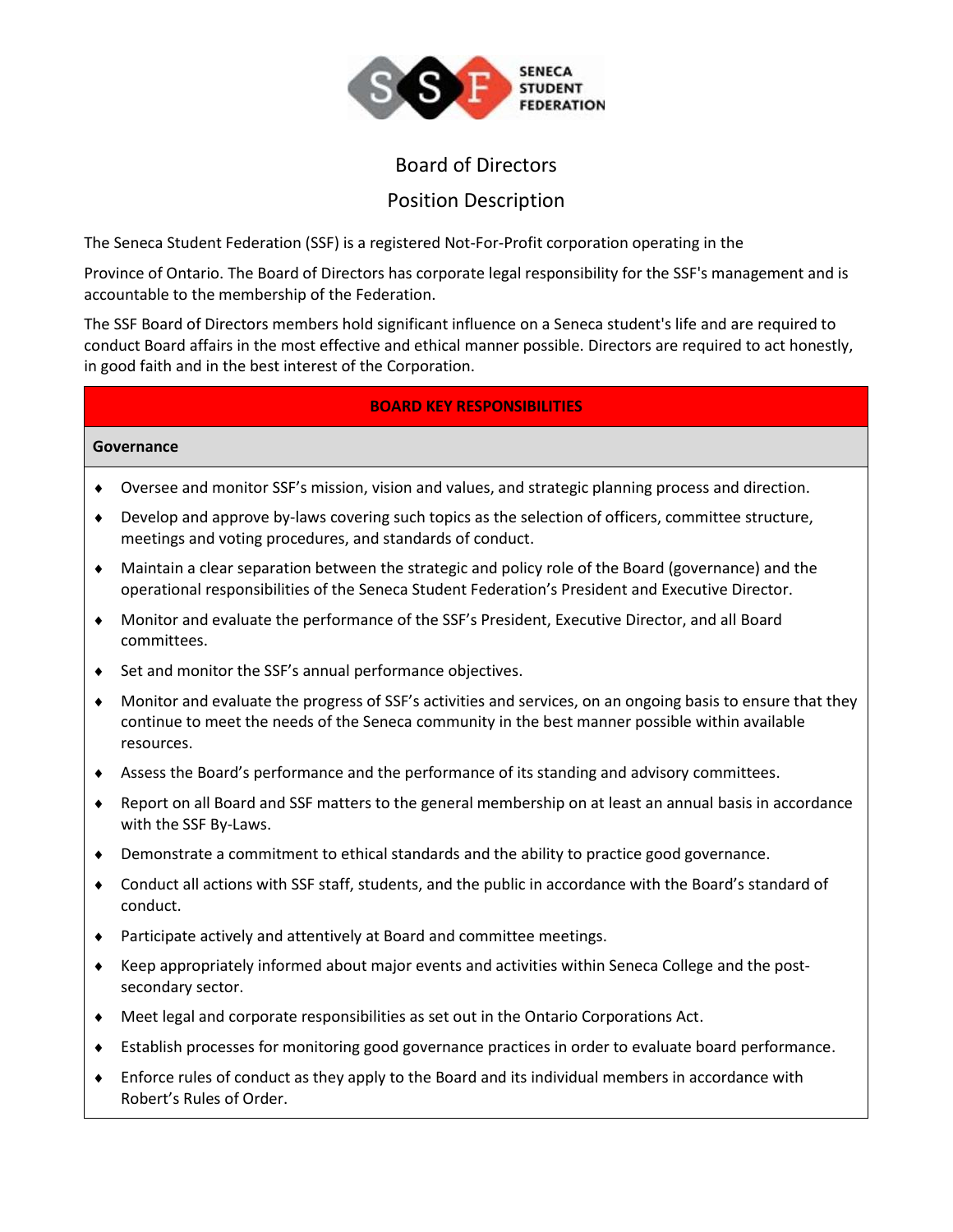

## Position Description

Read and thoroughly understand the SSF By-Laws and all relevant governing documents.

#### **Financial**

- Review and understand SSF's financial reports, status and overall financial situation
- Approve Auditors to be forwarded for member approval at the annual general meeting

Within the Board of Directors, Chair, Vice Chair and Treasurer roles exists and encompass additional duties, responsibilities, and monthly time commitments.

### **CHAIR KEY RESPONSIBILITIES**

#### **Leadership**

- Call and chair all meetings of the Board of Directors.
- Provide leadership to the board enabling it to function as the highest decision-making body within SSF.
- Ensure that SSF's mission, vision and values are being fulfilled by acting as a link between the board, President and Executive Director.
- Monitor progress and remain well-informed regarding the advancement of tasks, information and deliverables from the President and Executive Director.
- Update and keep Board members informed of relevant news and information.
- Participate in the preparation of the Board's meeting agenda and review meeting minutes.
- Ensure the effectiveness of governing committees.
- ◆ Serve as spokesperson for the Board of Directors.
- Dedicate an additional (8- 15) hours per month for necessary duties and responsibilities.

#### **VICE CHAIR KEY RESPONSIBILITIES**

#### **Leadership**

 In circumstances where the Chair is unable to fulfill their duties, the Vice-Chair will assume all Chair duties as required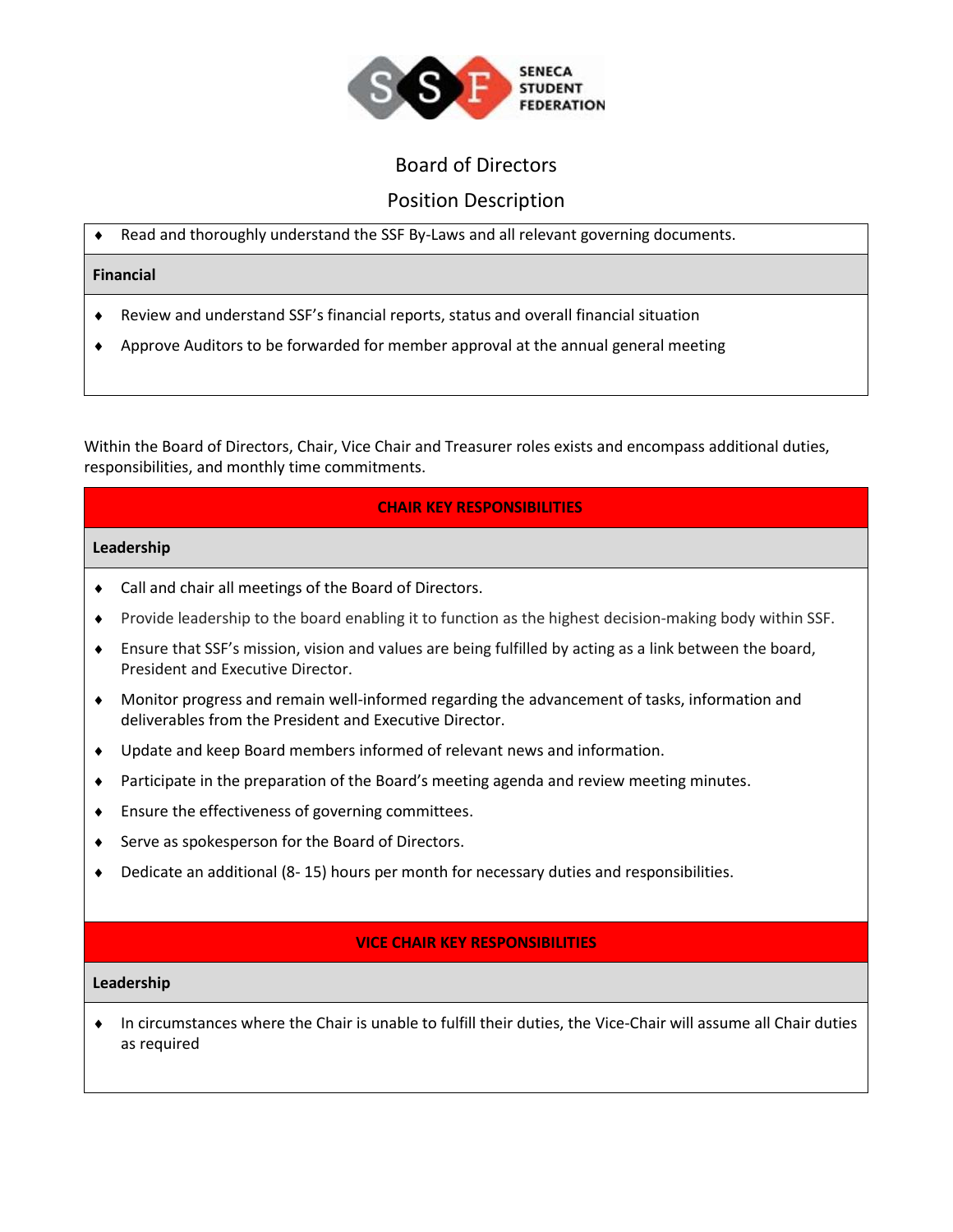

## Position Description

### **TREASURER KEY RESPONSIBILITIES**

#### **Financial**

- Ensure thorough knowledge and understanding of SSF's financial reports and status by working hand in hand with the finance and accounting team.
- Translate, explain, and clarify financial concepts, reports, and information for all Board members to understand.
- Review and ensure that the budget priorities and decisions reflect and support SSF's intentions and goals.
- Participate in preparing the operating budget alongside the finance and accounting team and convey information to the Board.
- Provide updates regarding financial events, trend concerns and overall fiscal health of SSF.
- Review budgetary spending of operation and capital projects with Director and related project managers.
- Dedicate an additional (8-15) hours per month for necessary duties and responsibilities.

## **REQUIREMENTS AND TIME COMMITEMENT**

- Orientation and Transition retreat, approximately 4 days in May
- Minimum twelve Board meetings per year, may include evenings, 2-4 hours per meeting
- Attend Special Meetings as scheduled, 1-2 hours per meeting
- Participation on Board sub-committees as required, 1-hour meeting
- Preparation time for Committee and Board meetings, 1-hour meeting
- Active communication, follow up and discussions with necessary parties, hour per meeting
- Attendance at all meetings of the General Membership
- Attendance at SSF recognition events, including Clubs and council recognition
- ◆ Professional development/training, 2 hours per session
- Participate in and complete all Board transition requirements
- ◆ Prior to the May 1 start date, there is a transition period with an expectation to complete up to 15 hours of work, during the months of March and April and/or transition in advance. {depending on the elections date}